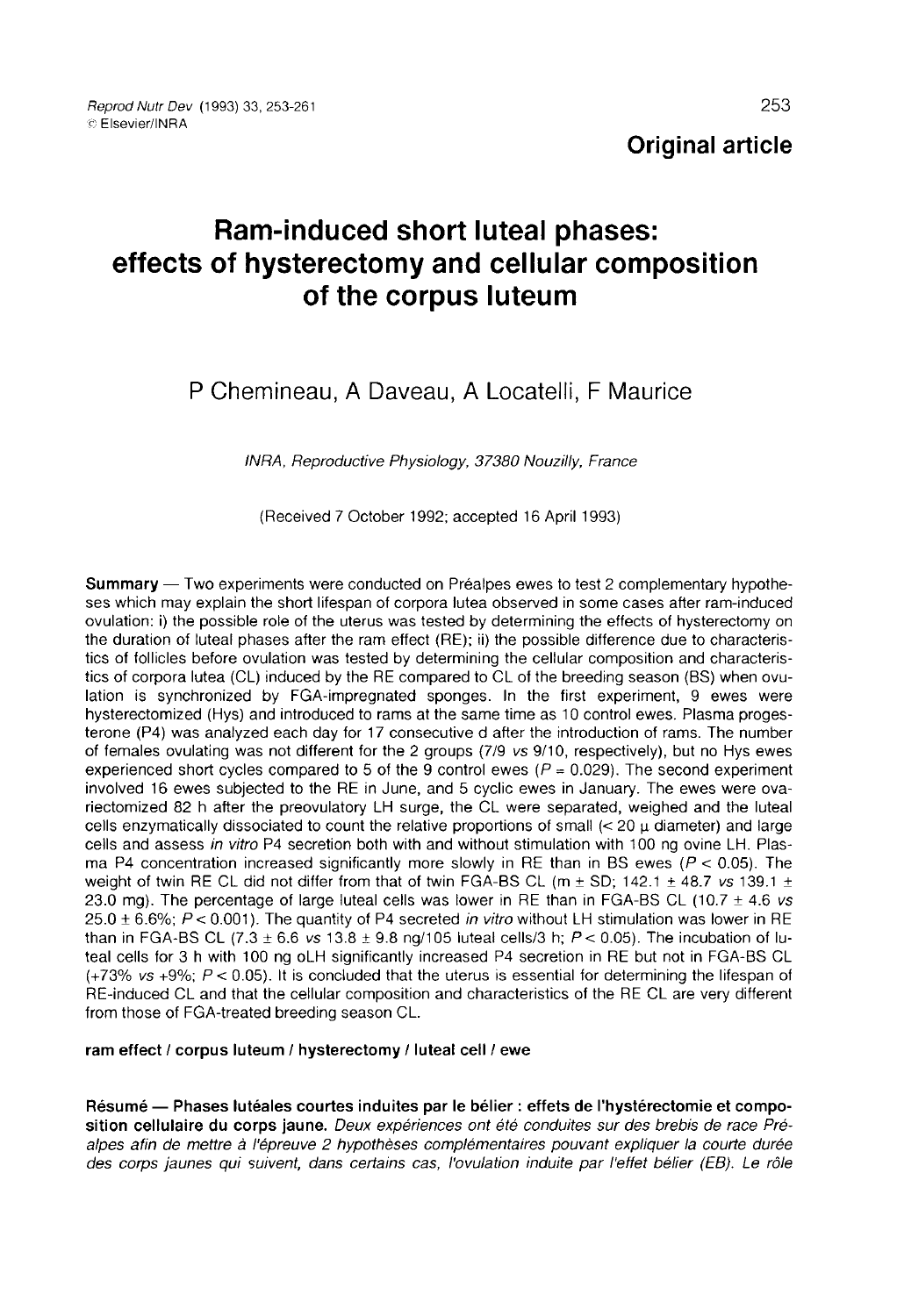éventuel de l'utérus dans la lutéolyse précoce a été recherché en déterminant les effets de l'hystérectomie sur la durée de la phase lutéale induite par l'effet bélier. Une différence possible dans les capacités de lutéinisation des follicules a été appréciée en comparant la composition et les caractéristiques cellulaires des corps jaunes induits par EB, à celles des corps jaunes de la saison sexuelle (SS) (après synchronisation par un traitement FGA). Dans la première expérience, 9 femelles ont été hystérectomisées puis soumises à l'effet bélier au même moment que 10 brebis témoins. Le nombre de femelles qui ont ovulé ne diffère pas entre les groupes (7/9 vs 9/10, respectivement). L'analyse quotidienne de la progestérone plasmatique pendant 17 j après l'introduction des béliers, pour déterminer la durée de vie des corps jaunes induits, montre qu'aucune brebis hystérectomisée ne manifeste un corps jaune de courte durée, au contraire de 5 des 9 brebis témoins (P = 0,029). Dans la seconde expérience, 16 brebis ont été soumises à EB en juin et 5 brebis cycliques ont été synchronisées avec une éponge contenant du FGA, en janvier. Les brebis ont été ovariectomisées 82 h après le pic préovulatoire de LH, les corps jaunes ont été disséqués, pesés et les cellules lutéales dissociées enzymatiquement pour compter la proportion relative de petites  $\ll$  20  $\mu$  de diamètre) et de grandes cellules lutéales et mesurer in vitro la sécrétion de progestérone avant et après stimulation par 100 ng de LH ovine. La progestérone plasmatique augmente plus lentement chez les brebis EB que chez les brebis SS (P < 0,05). Le poids frais des corps jaunes issus d'ovulations doubles n'est pas différent entre les brebis EB et les brebis SS (m  $\pm$  écart type; 142,1  $\pm$  48,7 vs 139,1  $\pm$  23,0 mg). Le pourcentage de grandes cellules lutéales est plus faible dans les corps jaunes EB que dans les corps jaunes SS (10,7 7  $\pm$  4.6 vs 25.0 vs 6.6%; P < 0.001). La quantité de progestérone sécrétée in vitro sans stimulation par la LH est plus faible chez les corps jaunes EB que chez les corps jaunes SS (7,3 ± 6,6 vs 13,8 ± 9,8  $\,$ g. 4,6 vs 25,0 vs 6,6%; P < 0,001). La quantité de progestérone sécrétée in vitro sans stimulation par<br>la LH est plus faible chez les corps jaunes EB que chez les corps jaunes SS (7,3 ± 6,6 vs 13,8 ± 9,8<br>ng/10<sup>5</sup> cellules ovine augmente significativement la sécrétion de progestérone des corps jaunes EB mais pas celle des corps jaunes SS (+73 vs +9%; P < 0 , 05). Il est conclu que l'utérus détermine la durée de vie des corps jaunes induits par EB et que la composition cellulaire et les caractéristiques des corps jaunes induits par EB sont différentes de celles des corps jaunes de SS, après synchronisation par FGA.

effet bélier / corps jaune / hystérectomie / cellules lutéales / brebis

#### INTRODUCTION

The introduction of males among previously isolated, anovular ewes and goats rapidly induces synchronous ovulations followed by 1 of 2 types of corpora lutea (CL): either CL of normal duration or of short duration of  $\approx$  5-6 d (Martin *et al.*) 1986). Some factors such as nutrition, season and breed, moderate the frequency of short ovarian cycles relative to normal cycles (goat: Chemineau, 1983; ewe: Khaldi, 1984 ; Lassoued and Khaldi, 1990) but the duration of short cycles is surprisingly very constant. The relative proportions of short and normal cycles are modified by these modulating factors but never the cycle duration. Most authors have attributed this to an insufficient stimulation of the preovulatory follicles by the gonadotro-

pins prior to luteinization (for review see : Martin and Scaramuzzi, 1983), but no satisfactory explanation has been given for the observation of short cycles and for their constant duration.

In the experiments described here we therefore decided to test 2 complementary hypotheses which may at least in part explain the short lifespan of some CL which follow ram-induced ovulations during the anestrous season:

 $-$  is the uterus involved, as in the normal cyclic CL, in the luteolytic mechanisms of the short-duration CL ? We therefore planned to determine the effects of removal of the uterus prior to ram introduction on the lifespan of CL;

- are CL formed after ram-induced ovulation different from those observed after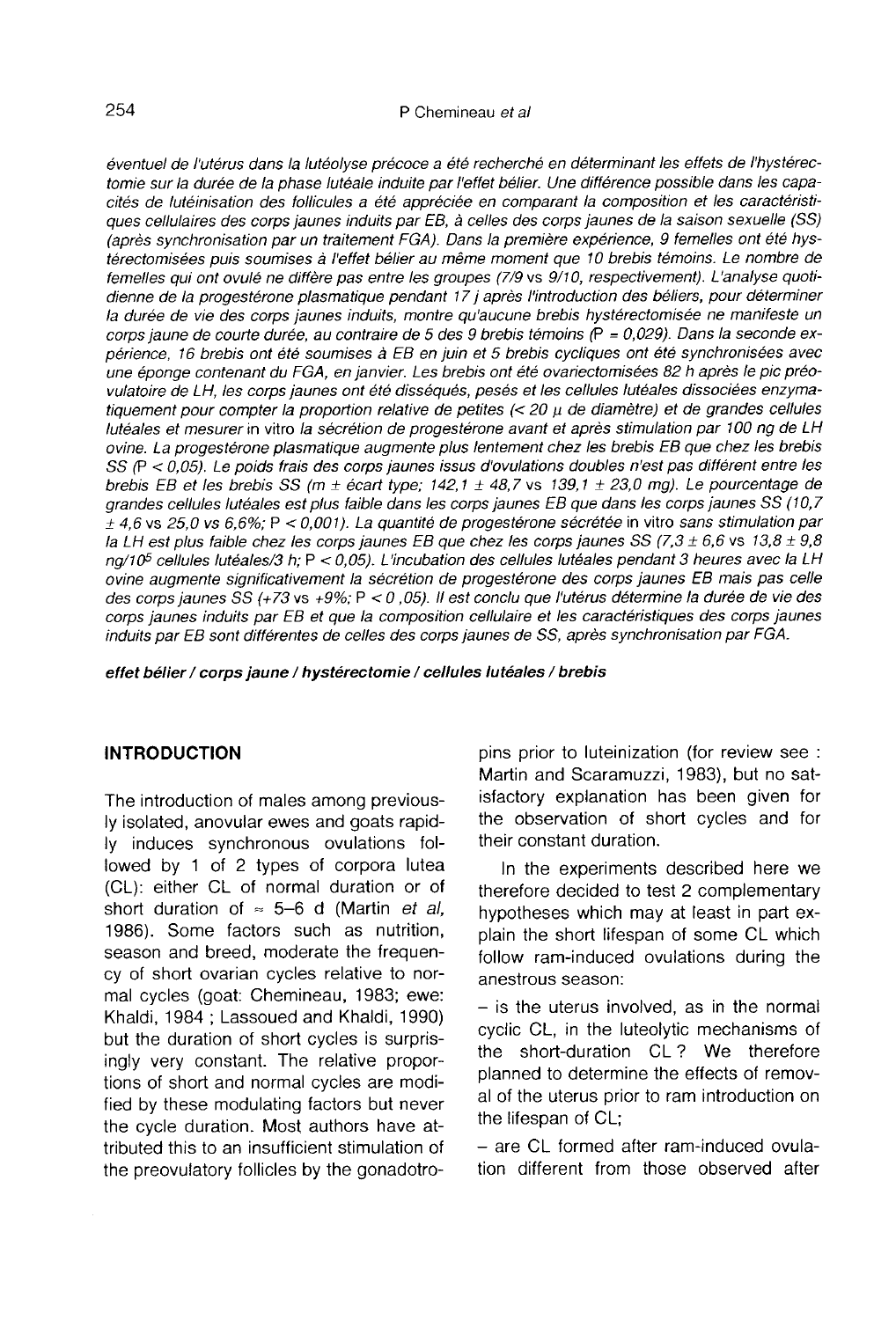progestogen priming during the sexual season ? We therefore determined the cellular composition and characteristics of ram-induced CL in comparison with CL collected after progestagen synchronization during the breeding season in cyclic ewes (FGA-BS).

# MATERIAL AND METHODS.

# Experiment 1

#### Animals

Nine Préalpes ewes were hysterectomized under general anesthesia during the anestrous season (Hys) and maintained for 1 month with 10 other Préalpes ewes (controls) completely isolated from rams. Two rams of the same breed were introduced among the females for 17 d on 18 June.

# Blood sampling and progesterone assay

All ewes were blood-sampled daily by jugular venepuncture for 17 d after the introduction of the rams. The blood was immediately centrifuged and stored at -20°C until assayed for progesterone (Saumande et al, 1985), the method having a detection limit of 0.1 ng/ml and intraassay and inter-assay coefficients of variation of 11 and 12 %, respectively. Ewes were separated into 2 groups relative to their progesterone levels in plasma: those in which progesterone had decreased to basal levels on d 7 and increased thereafter (indicating a CL of short duration), and those in which progesterone continued to increase (indicating a CL of normal duration).

# Experiment 2

#### Animals

The experiment involved 16 adult Préalpes ewes in June (ram effect ewes, RE), and 5 in January (breeding season ewes, BS). In order to induce ovulations during seasonal anestrus via the ram effect, females were completely isolated from males for 1 month, after which the rams were re-introduced. Cyclic females were identified by assaying plasma progesterone twice weekly (Terqui and Thimonier, 1974) during the month of isolation from the rams. In January, during the sexual season, ovulation was synchronized in cyclic females by using FGAimpregnated vaginal sponges (30 mg) left in place for 11 d.

#### LH surge, ovariectomy, plasma progesterone

Blood samples were taken every 4 h, from 12 until 100 h after the introduction of males in June and from 21 to 72 h after sponge removal in January in order to detect the onset of the preovulatory LH surge in the plasma (Pelletier et al, 1982). This LH surge was detected by daily rapid radioimmunoassay (Cahill, 1978); the females were castrated 3 to 4 d after the surge.

Ovariectomies were performed under general anesthesia and CL were separated from the ovary immediately after collection. In June, 5 females bearing a CL on each ovary were hemiovariectomized (3 left and 2 right ovaries) in order to determine the activity of the remaining CL.

Twice-daily blood samples (8:00-20:00) were taken from the LH surge until just before ovariectomy or until d 12 for hemiovariectomized females in order to follow luteal activity by assaying plasma progesterone levels (Saumande et a/, 1985).

#### Preparation of luteal cells

Immediately after dissection, CL were weighed and dissociation of luteal cells was performed (Stouffer et al, 1976; Lemon and Loir, 1977; Fitz et al, 1982; Rodgers and O'Shea, 1982): CL were sliced with razor blades before being introduced into 5 ml Dulbecco's Modified Eagle's Medium (DMEM; GIBCO) containing 400 units of collagenase (type IV, SIGMA) per ml. They were incubated in a shaking water bath (37°C) for 1.5 h, after which another 5 ml fresh collagenase/DMEM solution was added before a further 1.5 h incubation. At the end of the 3-h incubation, after filtration through a nylon bag, the solu-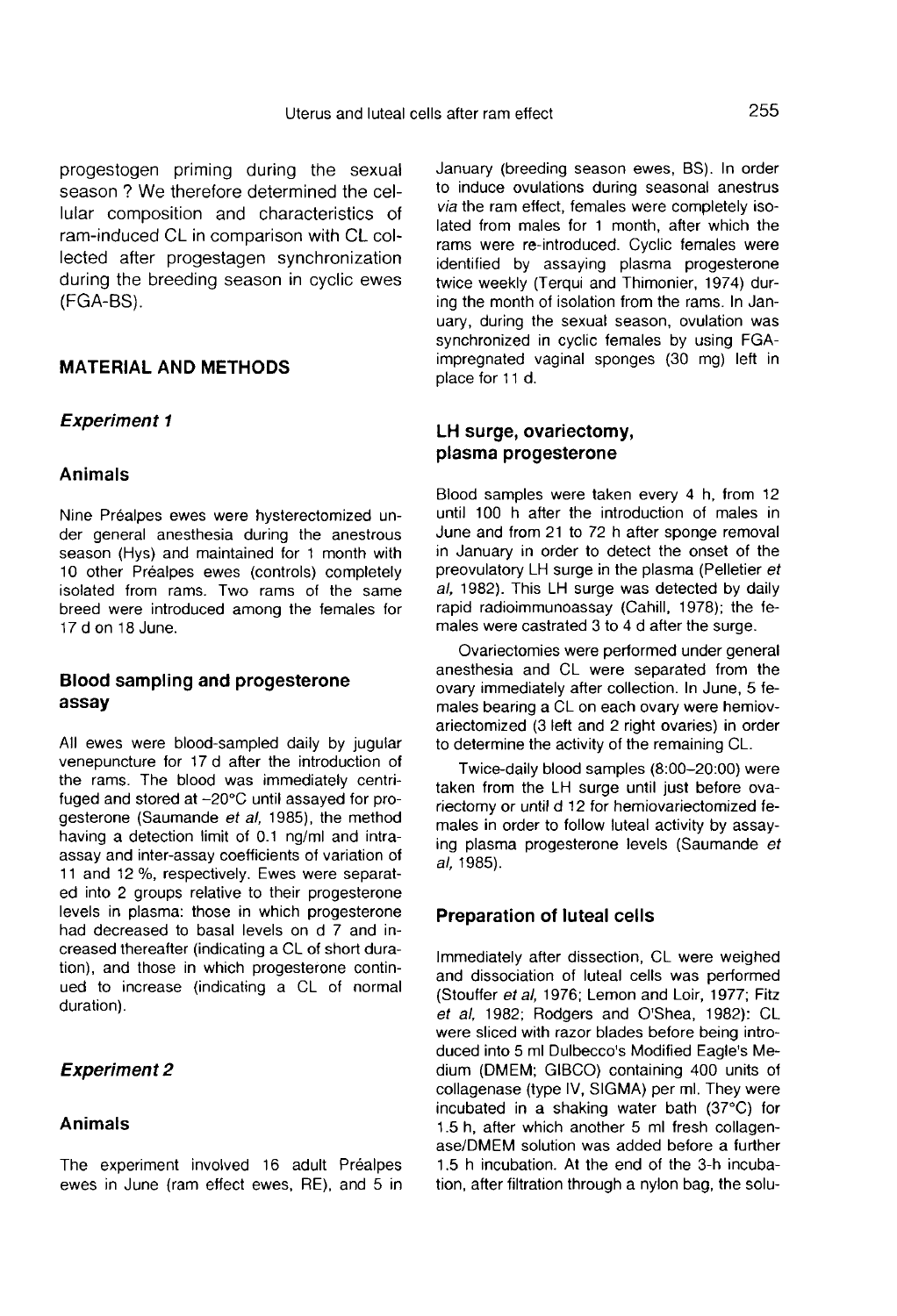tion containing the suspension of cells was centrifuged (5 min at 180  $q$ ), the supernatant removed and the cells resuspended in fresh DMEM without collagenase. An aliquot was collected and assessed for measurements of cell diameters (ocular micrometer) which permitted their classification into small  $\langle$  20  $\mu$  diameter) or large luteal cells  $( \ge 20 \text{ }\mu \text{ } \text{diameter})$ , and assessment of cell viability via the Trypan blue exclusion test (which showed that cell viability was always > 90%) (Rodgers and O'Shea, 1982). A further centrifugation was performed, the supernatant removed and the cells resuspended in fresh DMEM. Two aliquots were immediately dispensed in duplicate into glass tubes to give a final concentration of 105 cells/ml after the addition of 1.0 ml DMEM containing only DMEM to one replicate and 100 ng/ml pure ovine LH to the other. After 3-h incubation in a shaking water bath (37°C) the tubes were centrifuged (20 min, 400 g) and the supernatant was frozen (-20°C) until progesterone assay (Saumande et a/, 1985).

#### Statistical analysis

Data were analysed using  $\chi^2$  and Student's t-tests as appropriate and analysis of variance after arcsine transformation in the case of percentages (Dagnélie, 1970).

#### RESULTS

### Experiment 1

The number of ewes ovulating after the introduction of rams did not differ in the 2 groups (Hys: 7/9 vs control: 9/10). No short luteal phases were detected in the hysterectomized ewes, whereas 5 control ewes experienced short cycles  $(P =$ 0.029). Until d 11 the plasma progesterone concentration of control ewes with normal cycles was not significantly different from that of hysterectomized ewes (fig 1). In contrast, the plasma progesterone levels in control ewes experiencing short cycles showed a transitory maximum on d 4-5 then decreased to zero on d 7 before increasing thereafter, which demonstrated the existence of corpora lutea of short duration followed by a normal ovulation after the introduction of the rams.

#### Experiment 2

#### **Ovulations**

In June, 1 female was cyclic before the introduction of the rams and consequently was excluded from the experiment. Four ewes did not experience an LH preovulatory surge and were consequently not included in the experiment. Eleven females (=73%) experienced a preovulatory LH surge on average (middle of the surge) 46 h  $(\pm$  SD 12) after the rams were introduced and subsequently ovulated. Ovariectomies were performed 82 h  $(\pm 9)$  after the LH preovulatory surge. Fifteen CL were surgically removed from the 11 females and 5 CL from twin ovulations on different ovaries were left in place in 5 females. Among the 15 CL removed which were used for in vitro measurements, 5 CL came from twin ovulations on different ovaries; 8 came from twin ovulations on the same ovary and 2 were from single ovulations.



Fig 1. Plasma progesterone concentration after the ram effect in control and hysterectomized (d-30) Préalpes ewes.  $m \pm$  SEM. Control ewes: normal cycle (·); short cycle (O); hysterectomi $zed$  ewes  $(\blacksquare)$ .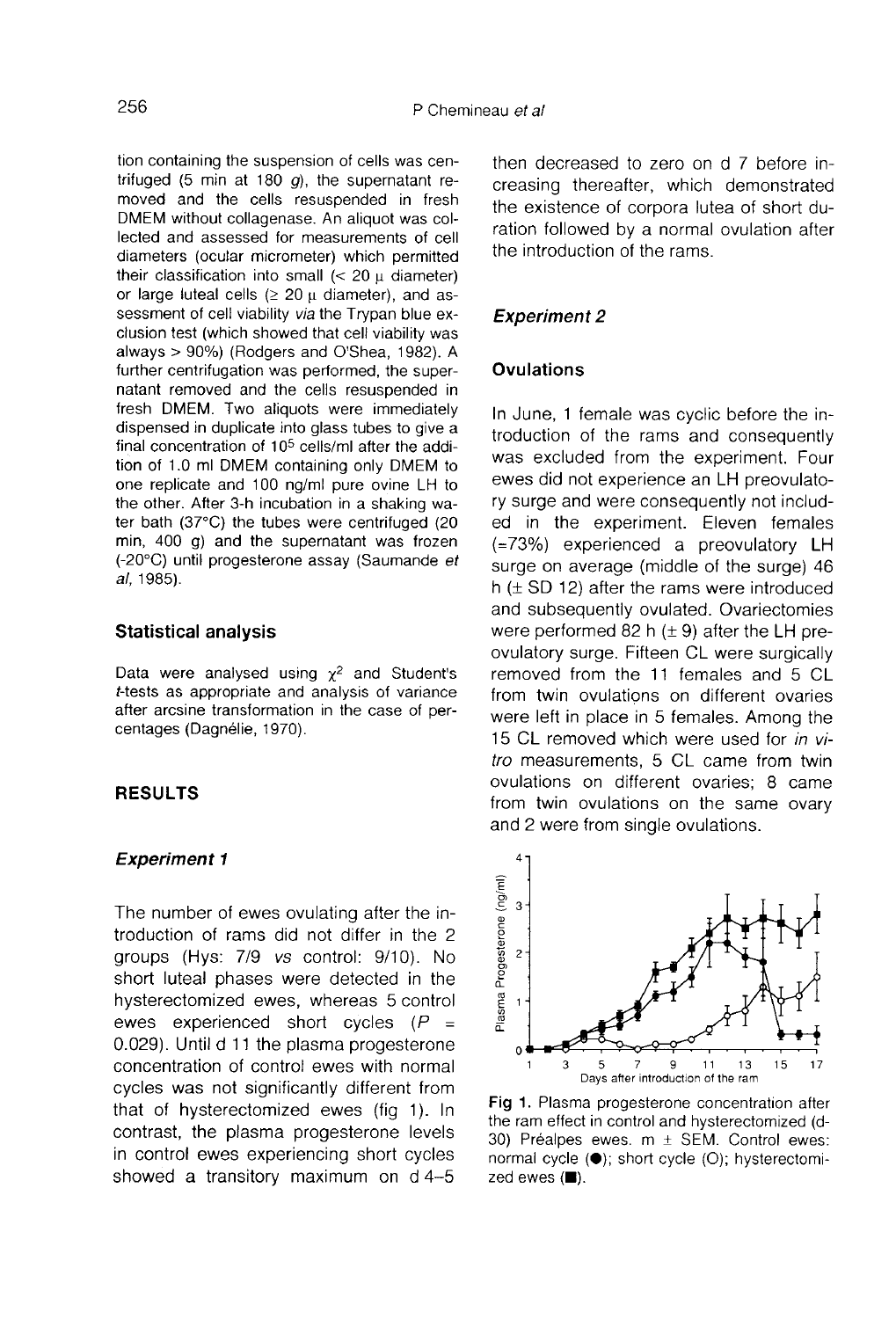In January all females experienced a preovulatory LH surge on average 56 h  $(\pm 4)$  after sponge removal and subsequently ovulated. Ovariectomies were performed 82 h  $(\pm 3)$  after the LH preovulatory surge. Ten CL were removed, all of which were from twin ovulations; 3 females bore both CL on one ovary and the other 2 bore one CL on each ovary.

#### Plasma progesterone concentrations

The increase in plasma progesterone concentration was significantly slower in RE ewes than in BS ewes (significant interaction group x time at  $P < 0.01$ ). At the time of ovariectomy, the plasma progesterone concentration of RE ewes was significantly lower than that of BS ewes  $(0.41 \pm 0.14 \text{ vs }$  $0.57 \pm 0.18$  ng/ml, respectively  $P = 0.039$ ; fig 2).

#### Characteristics of corpora lutea (table I)

The mean weight of RE CL was not significantly different from that of FGA-BS CL. When considering only CL from twin ovulations, the mean weights were very similar from one group to another. The percentage of large luteal cells was significantly higher in the FGA-BS CL compared to RE CL. More than twice as many large luteal cells were counted in FGA-BS CL as in RE CL. No difference was observed between CL collected from females in which the twin CL were left intact resulting in CL of

Table I. Comparison of weight and percentage of large secretory cells in corpora lutea from Préalpes ewes after ram-induced ovulation versus after FGA-synchronized ovulation during the breeding season.

|                                                       | Ram-induced CL                             | Breeding season CL       |
|-------------------------------------------------------|--------------------------------------------|--------------------------|
| Weight of all CL                                      | $156.1^a \pm 58.3$                         | $139.1^a \pm 23.0$       |
|                                                       | $(n = 13 \text{ twins} + 2 \text{single})$ | $(n = 10 \text{ twins})$ |
|                                                       | Total                                      |                          |
| Weight of twin CL                                     | $142.1a + 48.7$                            | $139.1^a \pm 23.0$       |
|                                                       | (13)                                       | (10)                     |
|                                                       | Duration of twin CL left in place          |                          |
|                                                       | Short                                      | Normal                   |
| Weight of twin CL removed from ewes                   | 185.3                                      | 141.7                    |
| in which the remaining CL was left in place           | (3)                                        | (2)                      |
|                                                       | Total                                      |                          |
| Percentage of large cells ( $\geq 20$ $\mu$ diam)     | $10.7^a + 4.6$                             | $25.0^b \pm 6.6$         |
|                                                       | (13)                                       | (10)                     |
|                                                       | Duration of twin CL left in place          |                          |
|                                                       | Short                                      | Normal                   |
| Percentage of large cells in twin CL removed          | 7.6                                        | 8.5                      |
| from ewes in which the remaining CL was left in place | (3)                                        | (2)                      |

Weight in mg;  $m \pm SD$ . Values with different superscripts are significantly different (a = b;  $P < 0.001$ ).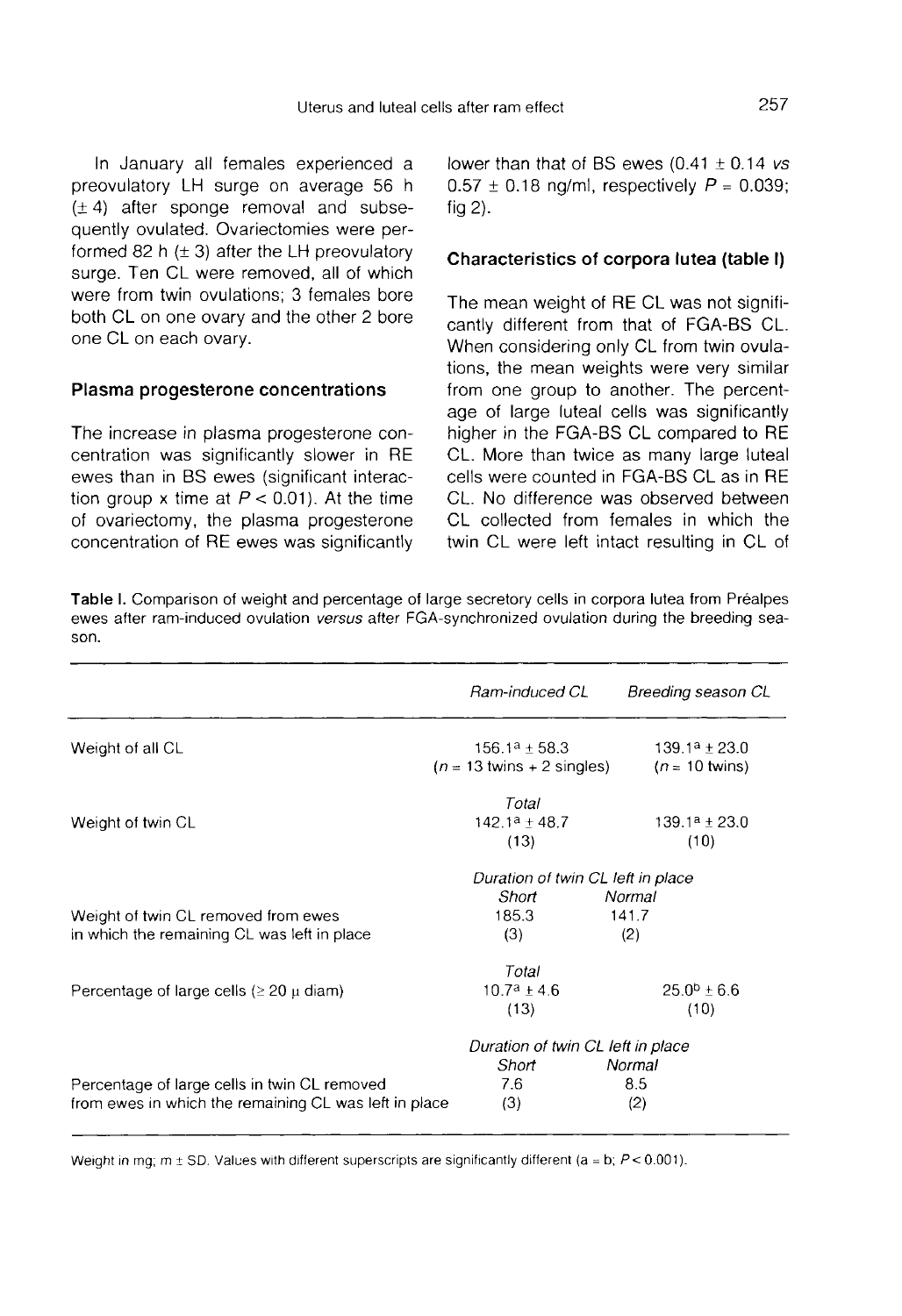

Fig 2. Plasma progesterone concentration after the preovulatory LH surge in Préalpes ewes induced to ovulate either by the introduction of rams during the non-breeding season or by synchronization with FGA-impregnated sponges during the breeding season  $m \pm$  SEM. Ram effect (O); breeding season  $(\bullet)$ ;  $\prime$  P < 0.05.



Fig 3. Progesterone secretion by dispersed luteal cells after 3-h incubation with or without 100 ng/ml oLH. The luteal cells were from the corpora lutea collected from Préalpes ewes induced to ovulate either by the introduction of rams during the non-breeding season or by synchronization with FGA-impregnated sponges during the breeding season.  $m \pm$  SEM; values with different superscripts are significantly different (at  $P < 0.05$ ).

short duration and those collected from females in which the CL were left in place resulting in CL of normal duration.

#### In vitro progesterone secretion

In the absence of stimulation with oLH, progesterone secretion by luteal cells from RE CL was significantly lower than by cells from FGA-BS ewes  $(7.3 \pm SEM$  1.7 vs 13.8  $\pm$  3.1 ng;  $P$  < 0.05). Incubation with 100 ng oLH induced a significant increase in progesterone secretion by luteal cells from RE CL (+73%) but not by those from FGA-BS CL (+7%) (fig 3).

After stimulation by the ram effect in June (RE CL), there was less progeste rone secretion by CL collected from females in which the twin CL left intact were of short duration than by CL collected from females in which the remaining CL were of normal duration (2.9 vs 10.3, and 12.7 vs 17.15 ng, for short vs normal and 0 and 100 oLH, respectively).

# **DISCUSSION**

Removal of the uterus prior to ram introduction did not change the percentage of ovulating ewes but provoked the complete disappearance of short-lifespan corpora lutea. Such a result indicates that the fixed duration of the short ovulatory cycle induced by the introduction of rams is dependent on the presence of the uterus as it is for cycles of normal duration. It could be postulated that uterine prostaglandin secretion is responsible for the short-lifespan CL. It has been demonstrated that ovine CL are sensitive to prostaglandin after d 5 of the cycle (Acritopoulou and Haresign, 1980), and that specific inhibition of prostaglandin synthesis by intra-uterine injections of indomethacin from d 2 to 4 after the introduction of rams tends to reduce the pro-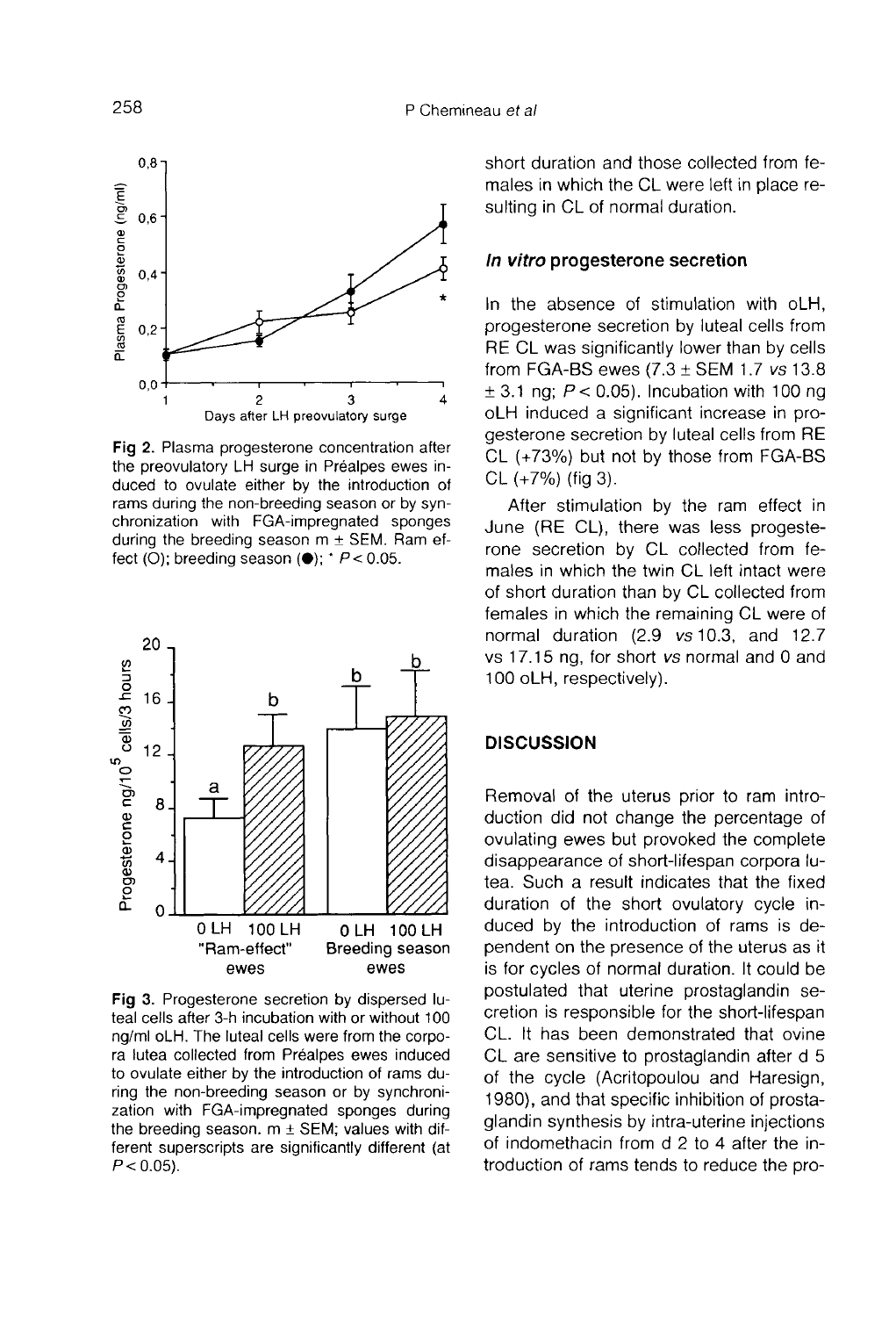portion of short ovulatory cycles (Lassoued and Khaldi, 1989). By using GnRH instead of the ram effect to produce short-lifespan CL in anestrous ewes, Southee et al (1988) showed a similar pattern of retention of CL after hysterectomy. These similarities between the 2 experiments indicate that the luteolytic mechanisms after ram effect and after GnRH treatment are possibly similar, but raise the question of determining why this luteolytic effect appears in some animals and not in others.

In the second experiment described here, it is clearly apparent that RE CL did not have the same cellular composition as CL from ewes synchronized with FGA during the breeding season. There was a lower percentage of large luteal cells in RE CL than in FGA-BS CL. It has been demonstrated that in normal CL, large luteal cells are from the granulosa cells of the follicle and small luteal cells from the thecal cells of the follicle (Alila and Hansel, 1984). The observation of such a difference in the relative proportion of large and small luteal cells in 3.5-d-old CL from RE and BS ewes strongly suggests that the follicles that are induced to ovulate by the presence of rams do not have the same characteristics as those that are going to ovulate during the breeding season after FGA treatment.

In the 2 CL groups, the *in vitro* secretion of progesterone before and after gonadotropin stimulation was consistent with the relative proportion of small and large luteal cells. Rodgers et al (1983) have already shown that, when separated into 2 groups by cell sorting, ovine large luteal cells secrete large quantities of progesterone without stimulation but do not respond to LH stimulation; in contrast, small luteal cells contribute much less to progesterone production if not stimulated, but are very sensitive to LH stimulation. In the present experiment lower basal secretion of progesterone was observed in RE CL, in which a lower proportion of large luteal cells was detected, than in FGA-BS CL; but these RE CL secreted more progeste rone after LH stimulation.

Such a difference in the cellular composition and characteristics between these 2 types of CL also explains the difference in plasma concentration of progesterone found on d 4 between ram-induced and breeding season ewes. FGA-treated breeding season ewes had higher proportions of large luteal cells, which enhanced progesterone plasma concentrations compared to ram-induced ewes.

However, in the present experiment, because of the necessity to strictly synchronize the LH preovulatory surge during the breeding season to give a precise timing for ovariectomy, the comparison between the 2 types of CL is confounded by at least 2 factors: 1) the CL being compared were produced at 2 different seasons of the year; 2) the FGA-BS CL were produced after progestogen priming (endogenous progesterone plus exogenous FGA), whereas the RE CL were not. However, it has been demonstrated that progesterone or progestogen priming is able to completely suppress ram-induced short luteal phases (Oldham et al, 1978/1979; Lindsay et al, 1982; Pearce et al, 1985). In the same way, progesterone pretreatment has a direct effect on GnRH-induced preovulatory follicles (Hunter et al, 1986; Hunter, 1991).<br>These findings may indicate that progesterone or FGA during the breeding season may act directly on follicles which were collected to determine their ability to develop into normal corpora lutea (Martin et al, 1986).

Taken together, these results suggest that the sequential mechanisms involved in the control of CL after introduction of rams during anestrus could be the following:

- follicles induced to ovulate are of poor quality because of the unsustained gonadotropin activity during anestrus,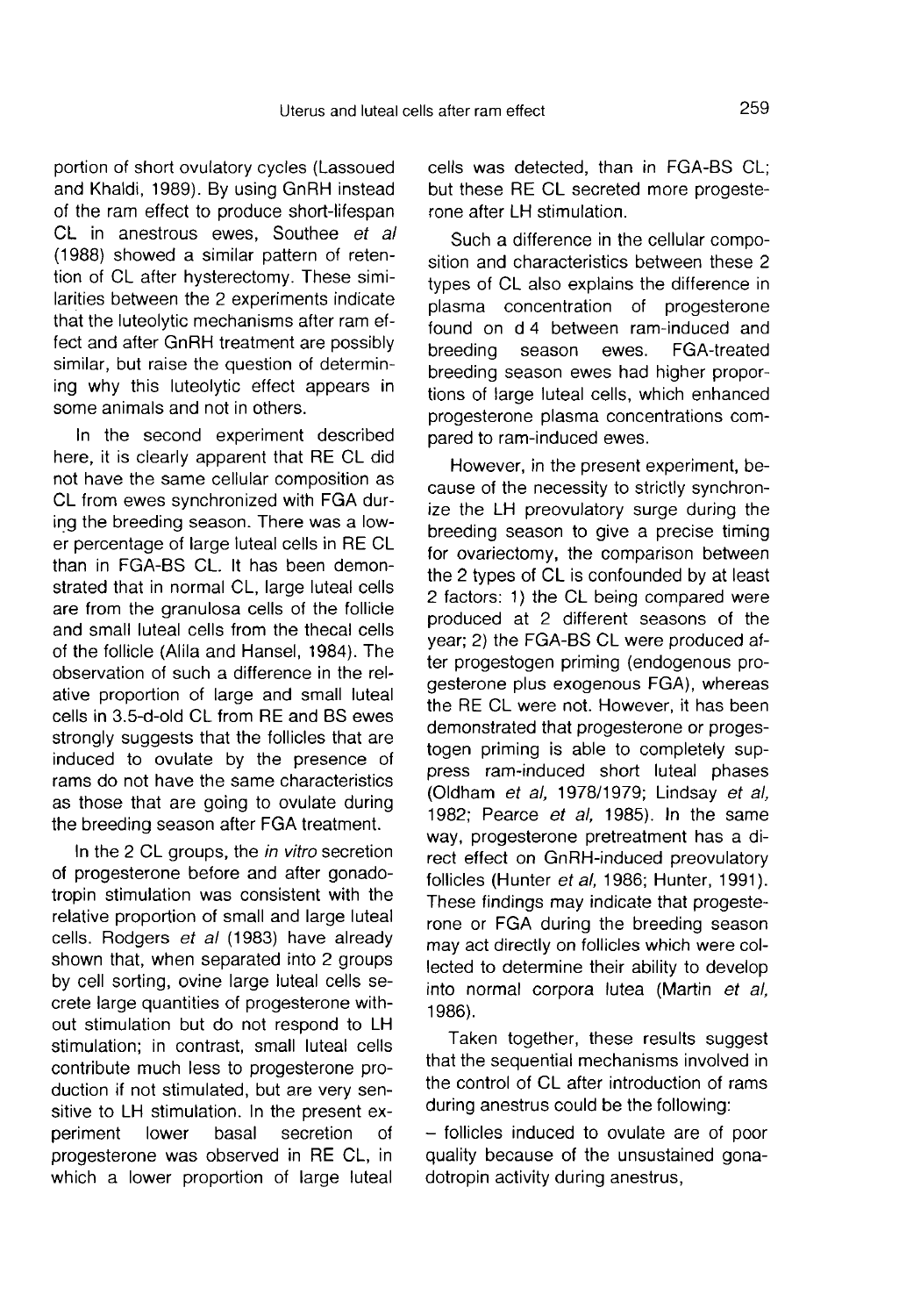- CL developed from these follicles have an insufficient proportion of large luteal cells, which usually secrete large quantities of progesterone,

- the plasma progesterone is consequently insufficient to block the gonadotropin activity on d 3-5 after LH surge, allowing new follicles to grow and secrete estrogens which stimulate prostaglandin secretion by the uterus, thus causing luteolysis.

# ACKNOWLEDGMENT

The authors wish to thank J Thimonier for help in the preparation of this manuscript.

# REFERENCES

- Acritopoulou S, Haresign W (1980) Response of ewes to a single injection of an analogue of PGF-2 $\alpha$  given at different stages of the oestrous cycle. J Reprod Fertil 58, 219-223
- Alila HW, Hansel W (1984) Origin of different cell types in the bovine corpus luteum as characterized by specific monoclonal antibodies. Biol Reprod 31, 1015-1025
- Cahill LP (1978) Studies of folliculogenesis in the sheep. Thèse Doct ès Sciences, Univ Paris VI, 141 pp
- Chemineau P (1983). Effect on oestrus and ovulation of exposing Creole goats to the male at three times of the year. J Reprod Fertil 67, 65-72
- Dagnélie (1980) Théorie et Méthodes Statistiques. Presses Agron Gembloux, Gembloux, Belgium, vol 2, p 451
- Fitz JA, Mayan MH, Sawyer HR, Niswender GD (1982) Characterization of two steroidogenic cell types in the ovine corpus luteum. Biol Reprod 27, 703-711
- Hunter MG, Southee JA, McLeod BJ, Haresign W (1986) Progesterone pretreatment has a direct effect on GnRH-induced preovulatory follicles to determine their ability to develop into normal corpora lutea in anoestrous ewes. J Reprod Fertil 76, 349-363
- Hunter MG (1991) Characteristics and causes of the inadequate corpus luteum. J Reprod Fertil suppl 43, 91-99
- Khaldi G (1984) Variations saisonnières de<br>l'activité ovarienne, du comportement comportement d'oestrus et de la durée de I'anoestrus postpartum des femelles ovines de race Barbarine: influences du niveau alimentaire et de la présence du mâle. Thèse Doct ès Sciences, USTL, 168 pp
- Lassoued N, Khaldi G (1989) Influence de l'indom6tacine sur la durée du cycle ovarien induit par effet male chez la brebis. Ann IN-RAT (Tunis) 62(9), 3-14
- Lassoued N, Khaldi G (1990) Influence du niveau alimentaire avant et après la mise-bas sur la réponse des brebis de race Barbarine à l'effet mâle. Ann INRAT (Tunis) 63(2), 1-15
- Lemon M, Loir M (1977) Steroid release in vitro by two luteal cell types in the corpus luteum of the pregnant sow. J Endocrinol 72, 351- 359
- Lindsay DR, Cognié Y, Signoret JP (1982) Methode simplifiée de maitrise de l'oestrus chez la brebis. Ann Zootech 31, 77-82
- Martin GB, Scaramuzzi RJ (1983) Induction of oestrus and ovulation in seasonally anovular ewes by exposure to rams. J Steroid Biochem 19, 869-875
- Martin GB, Oldham CM, Cognié Y, Pearce DT (1986) The physiological responses of anovulatory ewes to the introduction of rams  $-$  a review. Livest Prod Sci 15, 219-247
- Oldham CM, Martin GB, Lindsay DR (1978/ 1979) Stimulation of seasonally anovular Merino ewes by rams. I. Time from introduction of the rams to the preovulatory LH surge and ovulation. Anim Reprod Sci 1, 283-290
- O'Shea JD, Rodgers RJ, Wright PJ (1984) Morphometric analysis and function in vivo and in vitro of corpora lutea from ewes treated with LHRH during seasonal anoestrus. J Reprod Fertil72, 75-85
- Pearce DT, Martin GB, Oldham CM (1985) Corpora lutea with a short life-span induced by rams in seasonally anovulatory ewes are prevented by progesterone delaying the preovulatory surge of LH. J Reprod Fertil 75, 79-84
- Pelletier J, Garnier DH, de Reviers MM, Terqui M, Ortavant R (1982) Seasonal variation in LH and testosterone release in rams of two breeds. J Reprod Fertil 64, 341-346